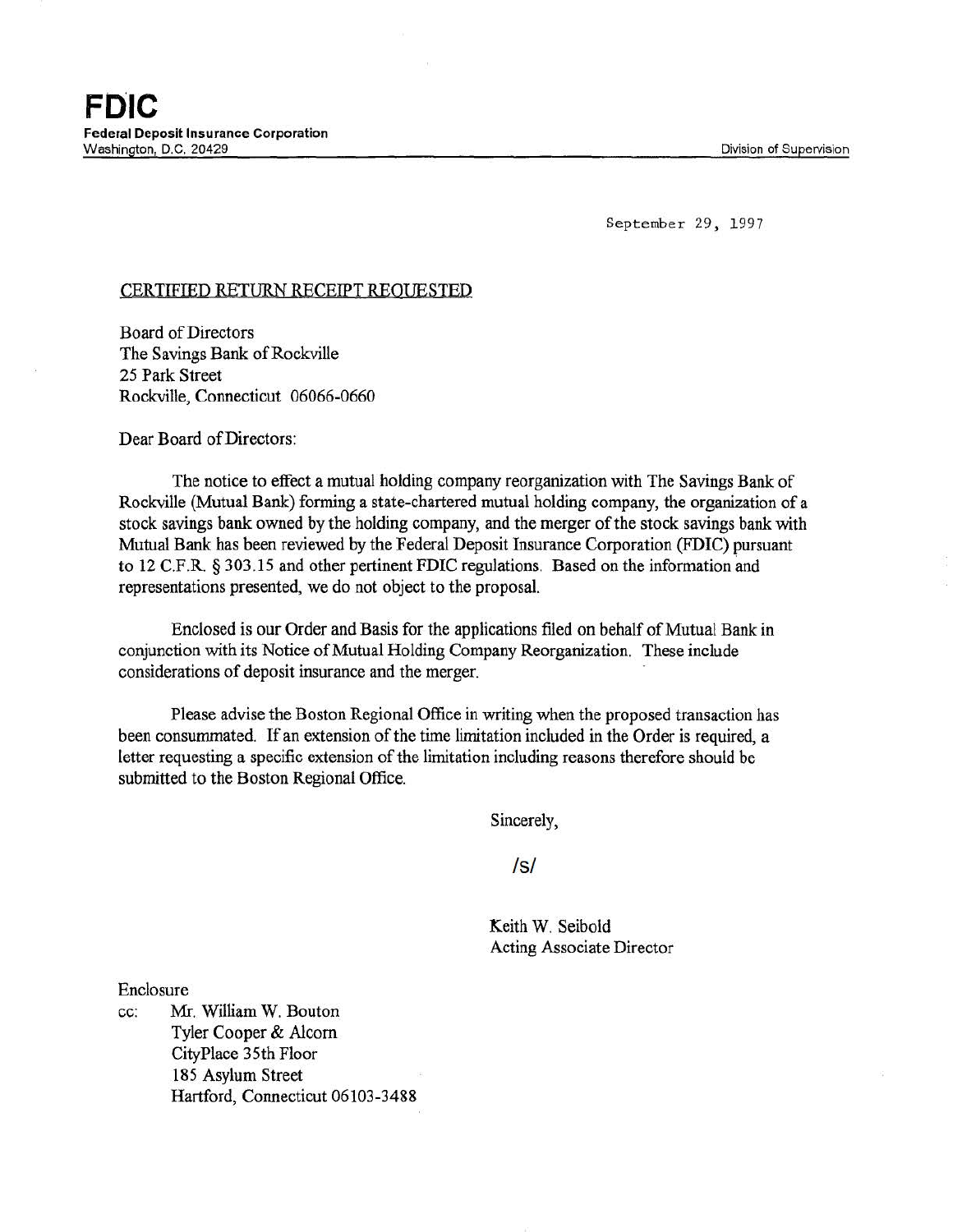## FEDERAL DEPOSIT INSURANCE CORPORATION

RE: The Savings Bank of Rockville Rockville, Connecticut

## Application for Federal Deposit Insurance and Consent to Merge

## ORDER AND BASIS FOR CORPORATION APPROVAL

Pursuant to Sections 5 and 18(c) and other provisions ofthe Federal Deposit Insurance Act, applications have been filed on behalf of SBR Stock Savings Bank, Rockville, Connecticut (Stock Bank), a newly-formed, Bank Insurance Fund member, state-chartered stock savings bank, for federal deposit insurance and for the Corporation's consent to merge with The Savings Bank of Rockville, Rockville, Connecticut (Mutual Bank), a Bank Insurance Fund member, statechartered mutual savings bank with total resources of \$367,219,000 and total deposits of \$315,949,000, as of June 30, 1997.

This transaction is the result of Mutual Bank's plan of reorganization involving the formation of a mutual holding company, Charter Oak Community Bank Corporation. (Charter Oak). Charter Oak will form Stock Bank which will then merge with Mutual Bank. Stock Bank as well as the resultant institution will be wholly owned subsidiaries of Charter Oak. The principal office will be at 25 Park Street, Rockville, Connecticut, the present location of Mutual Bank .

A review of available information, including the Community Reinvestment Act (the CRA) Statements of the proponent, discloses no inconsistencies with the purposes ofthe CRA. The new institution is expected to continue to meet the credit needs of its entire community, consistent with the safe and sound operation of the institution.

Favorable findings have been accorded to all factors required to be considered pertinent to each application. Accordingly, it is the Corporation's judgment that the applications should be and hereby are approved subject to the following conditions:

- 1. That federal deposit insurance shall not become effective unless and until the applicant has been established as a stock savings bank by the State authority and its mutual holding company, Charter Oak, has received approval to become a mutual holding company from Connecticut Banking Commissioner;
- 2. That Stock Bank shall not issue minority shares without prior written notification to and non-objection from the FDIC;